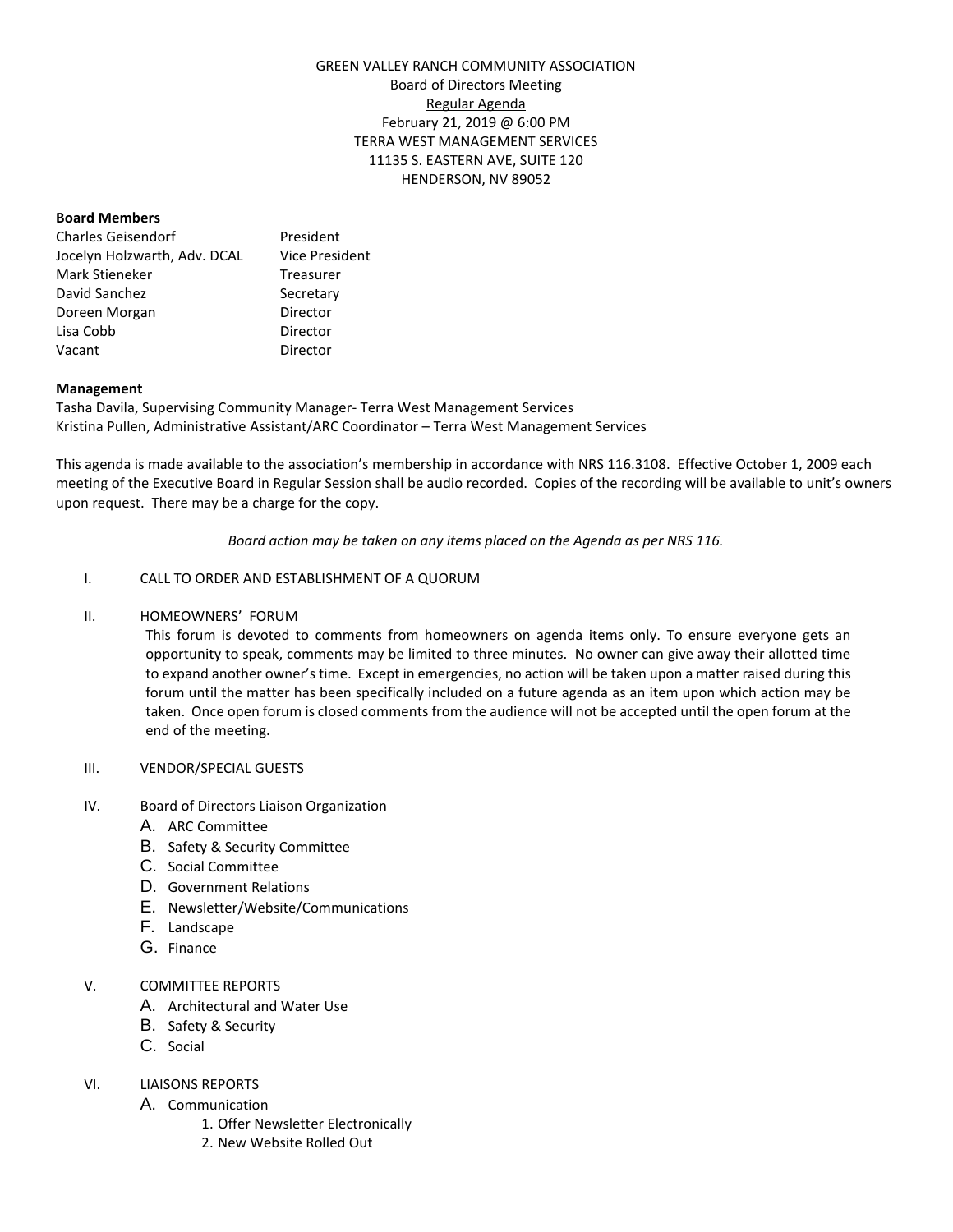#### B. Government

1. BDR List Pgs. 152-155

C. Landscape

# VII. MOTION/DISCUSS/REVIEW ON COMMITTEE AND LIAISON BUSINESS

## VIII. CONSENT AGENDA ITEMS

Unless an item is pulled for discussion, the Board of Directors will take action on all consent agenda items with one motion, accepting the recommendations as stated on the agenda item. To pull an item for discussion, please notify the Board President before action is taken on the consent agenda items.

| Pgs. 157-160                                                                                                                                                                                                                                                                                     |
|--------------------------------------------------------------------------------------------------------------------------------------------------------------------------------------------------------------------------------------------------------------------------------------------------|
| None                                                                                                                                                                                                                                                                                             |
| Pgs. 161-163                                                                                                                                                                                                                                                                                     |
|                                                                                                                                                                                                                                                                                                  |
| Pg. 164                                                                                                                                                                                                                                                                                          |
| Pg. 165                                                                                                                                                                                                                                                                                          |
| Pgs. 166-171                                                                                                                                                                                                                                                                                     |
| Pgs. 172-173                                                                                                                                                                                                                                                                                     |
| Pgs. 174-177                                                                                                                                                                                                                                                                                     |
| A. Approval of Minutes - January 17, 2019<br><b>B.</b> Acceptance of Financials<br>C. Review of Litigation Disclosure<br>D. Next Meeting – March 21, 2019<br>E. 2018 Pending Reserve Projects<br>F. 2019 Reserve Projects<br>G. Management Report<br>H. Action List<br><b>Landscaping Report</b> |

IX. OPEN SEALED BIDS – Motion/Discuss/Review to approve management to open sealed bids

# X. FINANCIAL

A. Treasurers Report

# XI. UNFINISHED BUSINESS

A. Strawberry Hill Park Playground and Safety Padding Install Proposals - Motion/Discuss/Review to approve/deny/postpone proposals from various vendors to install a new playground and safety padding at Strawberry Hill Park.

|    | 1. Comparison Sheet                                                                                     | Pgs. 179-186 |  |
|----|---------------------------------------------------------------------------------------------------------|--------------|--|
|    | 2. Park Pro Playgrounds Proposal                                                                        | Pgs. 187-208 |  |
|    | 3. Green Living Services Proposal                                                                       | Pgs. 209-215 |  |
| В. | Red Rock Financial Services Contract Addendum - Motion/Discuss/Review to approve/deny/postpone contract |              |  |

addendum from Red Rock Financial Services. **Pgs. 216-221** Pgs. 216-221

## XII. NEW BUSINESS

A. RSI Proposal#180829 - 4 Staghorn Loose Rear Fence Repairs/Missing Caps - Motion/Discuss/Review to approve/deny/postpone proposal from RSI to repair the fence and replace the missing caps behind 4 Staghorn St.

Pg. 223

# B. Terra West Forms and Mailing - Motion/Discuss/Review to approve/deny/postpone various the mailing of various Terra West forms (Email Consent, Owner Information Form, ACH Form, Autho Form) Pgs. 224-228

- C. CAI Membership Renewals Motion/Discuss/Review to approve/deny/postpone CAI Membership Renewals for Community Manager and Board of Directors in the total amount of \$452.00. Pgs. 229-232
- D. Noah Baker Board of Director Resignation Discussion Additional Discussion Motion
	- E. Board of Directors Vacant Seat Discussion/Motion

## XIII. INFORMATIONAL/UPDATES

- A. Coyote/Wildlife
- B. Playground Safety

| C. Intersection Corner Maintenance (Non-GVR Owned)                   | Pgs. 234-242 |
|----------------------------------------------------------------------|--------------|
| D. 2018 SNWA Xeriscape Program                                       | Pgs. 243-250 |
| E. Summerwood Circle Park – Corrections from 2017 Playground Install | Pgs. 251-252 |

- F. 2018 Car Accident Report **Pgs. 253-255** 
	- G. Community Manager Waiver Authorization from Board of Directors
- XIV. HOMEOWNER LETTERS / REQUESTS